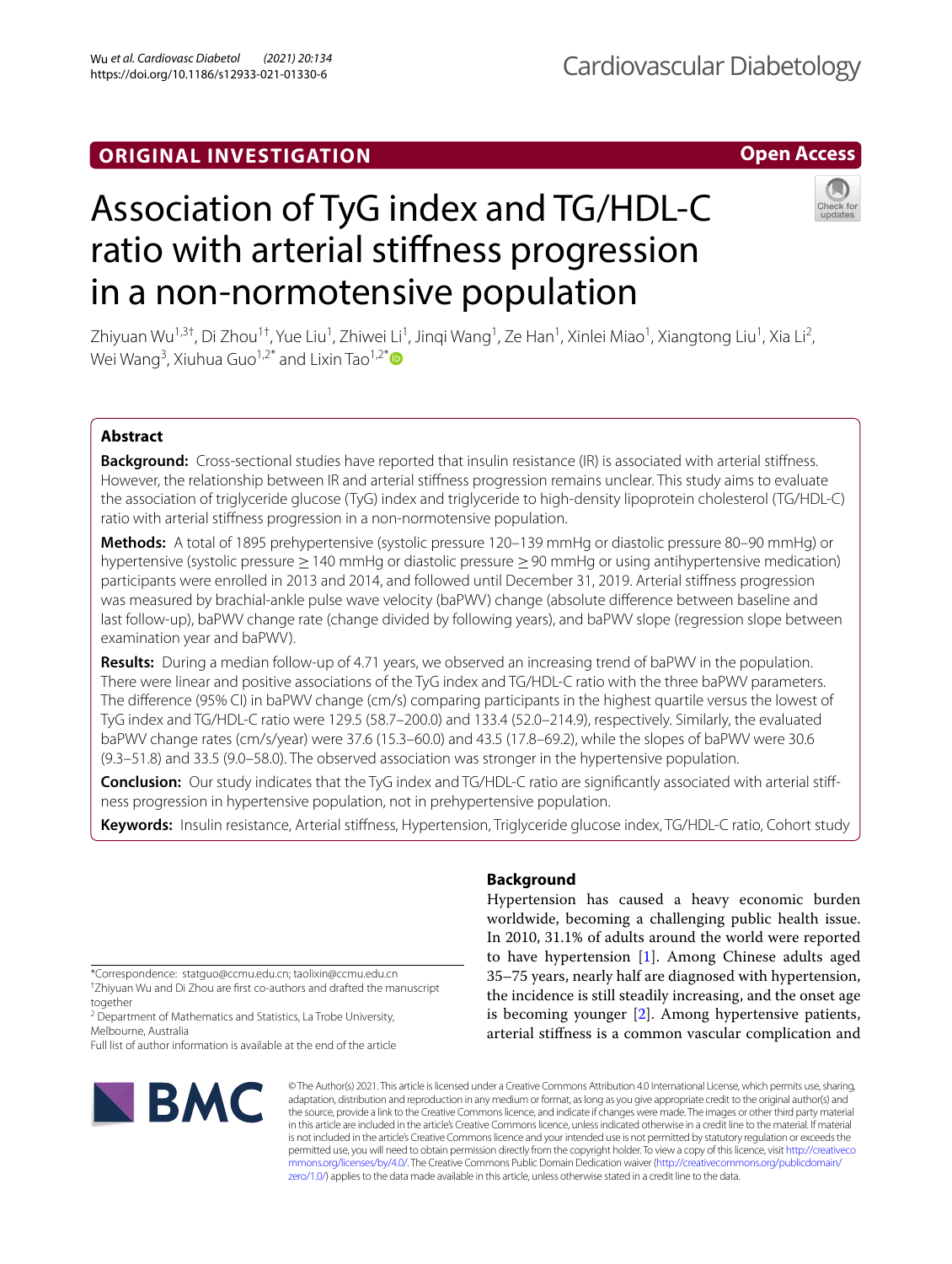is also an independent risk factor and predictor of other cardiovascular and cerebrovascular diseases [[3,](#page-9-2) [4\]](#page-9-3), such as coronary heart disease (CHD) and stroke. Therefore, it is of great importance to focus on the progression of arterial stifness in the hypertensive population and identify the early related factors of arterial stifness [\[5](#page-9-4)[–7](#page-9-5)].

Disorders of glucose and lipid metabolism are a common pathophysiological feature accompanying patients with hypertension, while insulin resistance (IR) extensively participates in this biological process  $[8]$  $[8]$ . The hyperinsulinaemic-euglycaemic clamp is the gold standard for evaluating the status of IR  $[9]$  $[9]$ . However, this assessment process is expensive and complex and is not ideal for routine clinical monitoring. Recently, some novel and simple indicators have been reported to be reliable surrogate indexes of IR, such as the triglycerideglucose (TyG) index and the triglyceride to high-density lipoprotein cholesterol (TG/HDL-C) ratio. Compared with the hyperinsulinaemic-euglycaemic clamp, the TyG index has a high sensitivity of 96.5% and a specifcity of 85.0% for the diagnosis of IR [\[10](#page-9-8)], which has also been reported to be associated with diabetes in Chinese population [[11\]](#page-9-9). Many studies have found that these surrogate indexes are independent risk factors for some cerebrocardiovascular diseases [[12](#page-9-10)[–14](#page-9-11)]. Moreover, IR-related indexes are associated with arterial stifness [[15](#page-9-12)[–19](#page-9-13)]. However, these studies are all based on general populations. Recently, Li et al. [\[20](#page-9-14)] found that the TyG index is positively associated with brachial-ankle pulse wave velocity (baPWV) in hypertensive patients. However, this study is a cross-sectional study without follow-up. Moreover, the association between the TG/HDL-C ratio and arterial stifness remains unreported.

Therefore, we aimed to comprehensively investigate the association between the TyG index and TG/HDL-C ratio with arterial stifness progression in prehypertensive and hypertensive populations based on a prospective cohort study.

## **Methods**

## **Study design and participants**

The Beijing health management cohort (BHMC) is an open cohort study established in 2008 in Beijing, China, with new individuals recruited annually. The BHMC study was conducted based on health examination populations from the Beijing Xiaotangshan Examination Center and Beijing Physical Examination Center. BHMC was designed to investigate the risk factors and biomarkers for metabolism-related diseases, and the recruited individuals were asked to take an annual health examination, including physical examination (anthropometry variables, blood pressures), face-to-face questionnaire survey (demographic variables, lifestyles, diseases history, medication history) and biochemical examination. Details of the study design have been described previously  $[21]$ . The arterial stiffness-related variables, such as baPWV and ankle brachial index (ABI), were available from 2013. Therefore, individuals taking health examinations in 2013 and 2014 were recruited in this current study as a baseline. Of 22,746 participants who underwent health examination at baseline, 2327 were confrmed to have prehypertension or hypertension. To minimize the possible infuence of medication on glucose and lipid levels, 42 participants using antidiabetic agents and 52 participants using lipid-lowering agents were excluded. In addition, we excluded 101 participants with CHD, stroke or other cerebrocardiovascular diseases. Nineteen participants with any malignancy were excluded. Twenty-three participants from whom we were unable to collect the required data at baseline and 188 participants lost to follow-up, defned as without health examination records until 2019, were further excluded from the analyses. Finally, this study was restricted to a subset of 1895 participants with complete data, which were used in the fnal analyses, as shown in Fig. [1.](#page-2-0) Most of the participants (98%) enrolled in this current study came from a work unit in Beijing, and there were a total of 407 units included.

This study was in accordance with the principles of the Declaration of Helsinki and approved by the Ethics Committee of Capital Medical University (grant number: 2020SY031). All participants provided written informed consent before taking part in this study.

## **Data collection and defnitions**

The demographic characteristics, lifestyle, and medication-related information were collected via a standard questionnaire by our trained staf, including age, sex, occupation, smoking status, drinking status, regular physical activity, diagnosis history of diseases and medication information. Occupation in this current study was classifed into 'manager', 'technician or professional', 'worker' and 'retired'. Smoking status was defned as 'current smoker', 'former smoker' and 'never smoked'. Drinking status was defned as 'current drinking' and 'no current drinking'. Physical activity was defned as having moderate or intense exercise  $\geq 80$  min per weak' and '<80 min per week or none'. The physical and biochemical examination data were acquired from the electronic medical record system. Body mass index (BMI) was calculated as weight (in kilograms)/height^2 (in metres squared). Systolic blood pressure (SBP) and diastolic blood pressure (DBP) were presented as the average of two measurements on the right arm using a sphygmomanometer after resting for at least 10 min. Based on the JNC-7 criteria [[22\]](#page-10-1), hypertension status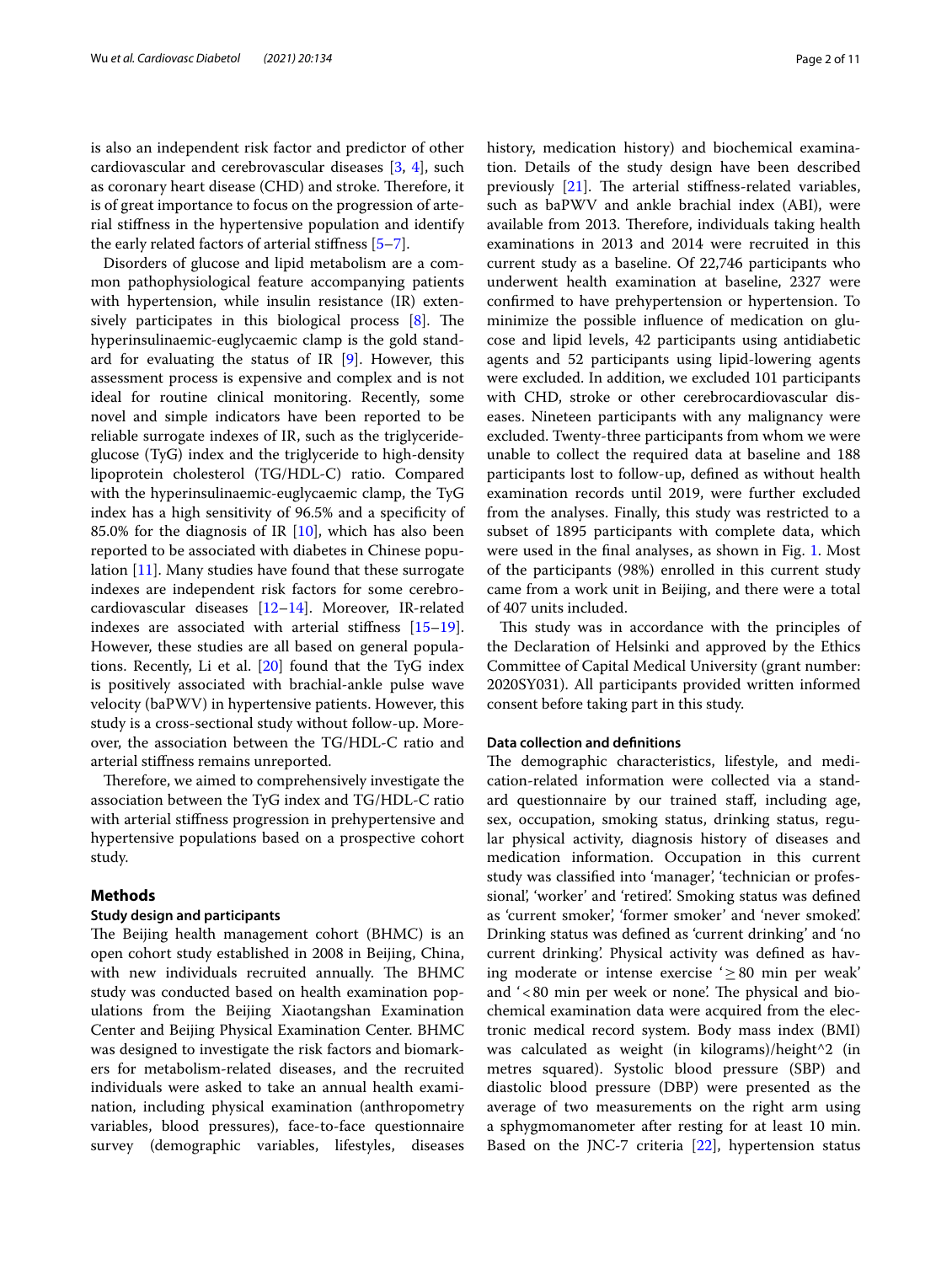

<span id="page-2-0"></span>was defined as SBP > 140 mmHg or DBP > 90 mmHg or use of any antihypertensive medication. Prehypertension status was defned as SBP of 120–139 mmHg or DBP of 80-89 mmHg. The mean arterial pressure (MAP) was calculated as 1/3\*SBP+2/3\*DBP. A higher vascular stifness increases pulse pressure (PP), while PP could increase SBP and decrease DBP to a small extent. Therefore, the MAP level was adjusted in the following analyses.

Blood samples were stored and measured in the central laboratory of Beijing Xiaotangshan Examination Center or Beijing Physical Examination Center using the Olympus Automatic Biochemical Analyser (Hitachi 747; Tokyo, Japan). Serum total cholesterol (TC), triglyceride (TG), highdensity lipoprotein cholesterol (HDL-C), and low-density lipoprotein cholesterol (LDL-C) were measured with the enzymatic colour metric method. The estimated glomerular fltration rate (eGFR) was calculated using the Chronic Kidney Disease Epidemiology Collaboration (CKD-EPI 2009) serum creatinine equation [\[23](#page-10-2)]. Fasting blood glucose (FBG) was defned as the glucose concentrations before breakfast after overnight fasting (no food, except drinking water, for at least 8–10 h), while two-hour postprandial blood glucose (PBG) was measured 2 h after the beginning of fxed

meals through fnger blood tests. Diabetes was defned as FBG $\geq$ 7.0 mmol/L, PBG $\geq$ 11.1 mmol/L, glycated haemoglobin (HbA1c) $\geq$ 6.5% or the use of any glucose-lowering medication according to the American Diabetes Association [[24](#page-10-3)]. According to the Guidelines on Prevention and Treatment of Dyslipidaemia for Chinese Adults [\[25](#page-10-4)], dyslipidaemia was defined as TG≥2.3 mmol/L, TC≥6.2 mmol/L, LDL-C $\geq$ 4.1 mmol/L, HDL-C $<$ 1.0 mmol/L, or any lipidlowering medication. The TyG index was denoted as ln[TG  $(mm/L)*fasting glucose (mm/L)/2$ ]. The TG/HDL-C ratio was calculated as TG (mm/L) divided by HDL-C (mm/L).

## **Assessment of baPWV**

baPWV is a simple, noninvasive, automatic and widely used method in clinical practice and large populationbased studies. The baPWV was measured with an Omron Colin BP-203RPE III device (Omron Health Care, Kyoto, Japan). After more than 5 min of rest in the supine position, 4 cufs were wrapped around the bilateral brachia and ankles and then connected to a plethysmographic sensor and oscillometric pressure sensor. Semiconductor pressure sensors were used to assess the transmission time between the initial rises in both the brachial and tibial artery waves to record the pressure waveform.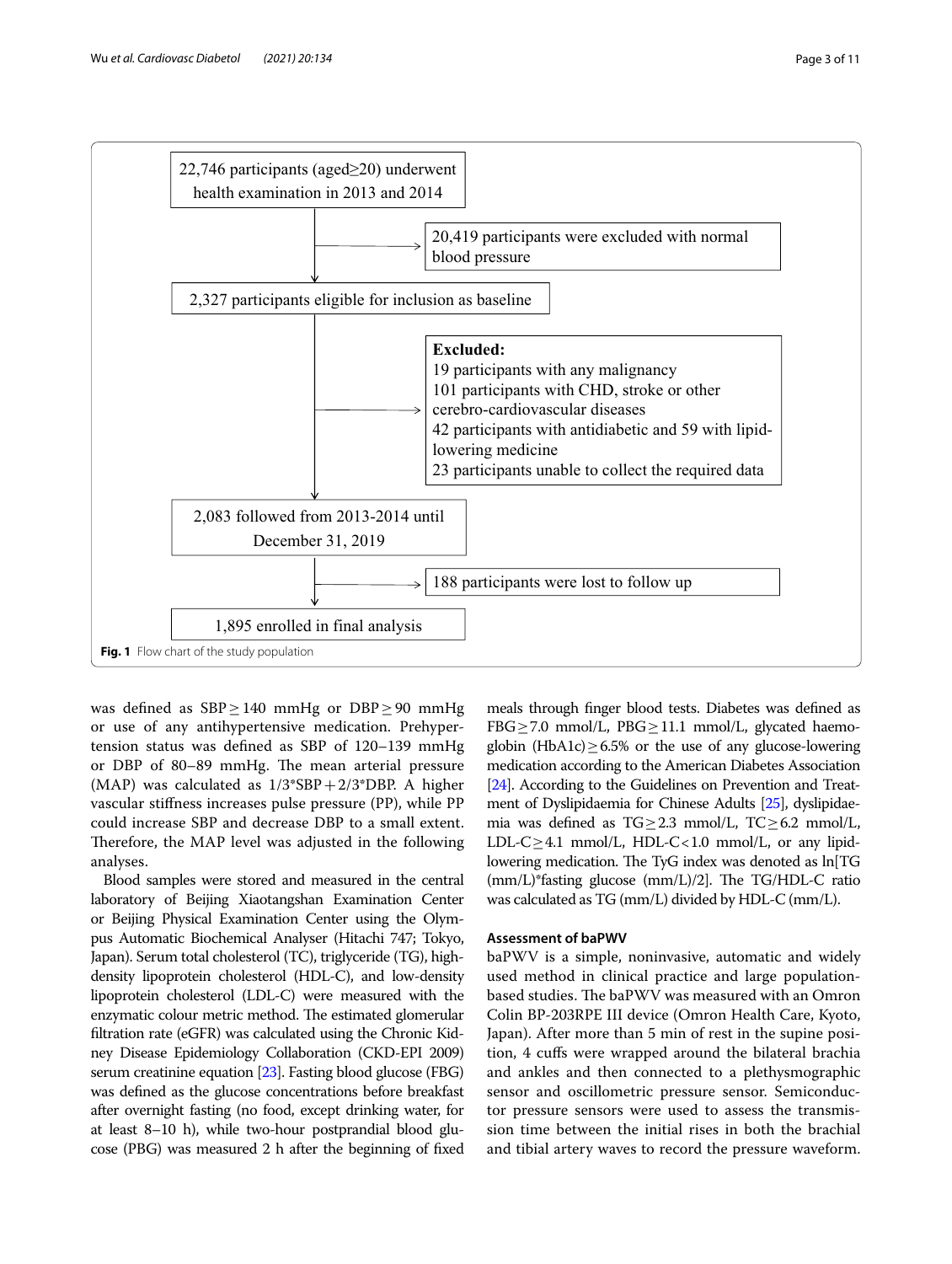The distance between sampling points of baPWV was determined based on the height of the subjects. The time interval between the wave front of the brachial waveform and the ankle waveform was expressed as the time interval between the brachium and ankle ( $\Delta$ Tba). The final baPWV was calculated as

$$
baPWV = (La - Lb)/\Delta Tba \tag{1}
$$

La was the path length from the suprasternal notch to the ankle, and Lb was the path length from the suprasternal notch to the brachium using the following equations:

- (2) La =  $0.8129 \times$  height of the participant (in cm) + 12.328
- (3) Lb =  $0.2195 \times$  height of the participant (in cm) – 2.0734

The detailed process has been described in a previous study  $[26]$  $[26]$ . The maximum value of baPWV on the left and right sides was chosen as the final result of baPWV. The baPWV was measured at baseline and at the follow-up visit. The baPWV change was calculated as the baPWV value at baseline minus the baPWV value at the last visit during follow-up. The baPWV change rate was calculated as the value of baPWV change divided by the time distance between baseline and last visit. The slope of baPWV was defned as the linear regression slope with examination year as the independent variable and multiple baPWV measurements as the dependent variable.

## **Statistical analysis**

Baseline characteristics are presented as the mean (standard deviation, SD), median [interquartile range, IQR] or number (percentage), as appropriate. Diferences in baPWV change, baPWV change rate and slope of baPWV among groups were compared using the Kruskal–Wallis test.

Multivariate linear regression models were used to estimate the association of the TyG index and TG/HDL-C ratio with the absolute change, change rate and slope of baPWV. The TyG index and TG/HDL-C ratio were both analysed as continuous variables and categorized into quartiles. To adjust for potential confounding factors, three models were established as follows: model 1 adjusted for age and sex; model 2 adjusted for age, sex, BMI, smoking status, drinking status, physical activity, diabetes, dyslipidaemia, baPWV at baseline, and MAP at baseline and last follow-up; model 3 further adjusted for FBG (HDL-C if TG/HDL-C ratio analysed), triglyceride, PBG, LDL-C, eGFR, uric acid, homocysteine, and use of antidiabetic, lipid-lowering, or antihypertensive medications at baseline and follow-up. The regression coefficient and its 95% confdence interval (CI) are presented. Spearman's correlation analyses of the TyG index and TG/ HDL-C ratio with other common cardiometabolic risk factors were performed. To identify the interaction of insulin resistance indexes and other variables, the interactive terms were tested in the model.

All of the analyses presented above were conducted using  $R$  software (version 3.6.3). The difference was considered statistically significant at two-sided  $P < 0.05$ .

## **Results**

The final analysis included 1,895 individuals. During the follow-up period, a total of 986 recruited individuals attended health examinations twice, 612 had three examinations and 297 had four or five examinations. The mean age of the population was  $61.90 \pm 12.75$  years, and 1,477 (77.9%) were men. At baseline, 1,013 (53.5%) participants were diagnosed with hypertension, and 882 (46.5%) were diagnosed with prehypertension, among which 335 participants progressed to hypertension at the last visit of follow-up. The median values of the baPWV change, the baPWV change rate and the slope of baPWV were 46 cm/s, 9 cm/s/year and 8.11 in the whole population, respectively, as shown in Table [1.](#page-4-0) The detailed characteristics according to the quartiles of the TyG index and TG/ HDL-C ratio are presented in Additional fle [1](#page-9-15): Table S1 and Table S2.

We observed linear and positive associations of the TyG index and TG/HDL-C ratio with the baPWV change, baPWV change rate and slope of baPWV, as shown in Fig. [2](#page-5-0). In the fully adjusted model (model 3), a one-unit increase in the TyG index was associated with a 149.6 cm/s increase in baPWV change, a 40.4 cm/s/ year increase in the baPWV change rate, and a 34.9 cm/s increase in the baPWV slope. The average increases of baPWV change, change rate and slope, comparing participants in the highest quartile versus the lowest of the TyG index, were 129.5 cm/s (P for trend:<0.001), 37.6 cm/s/ year (P for trend:<0.001), and 30.6 (P for trend: 0.002), respectively. Similarly, a one-unit increase in the TG/ HDL-C ratio was associated with a 37.1 cm/s increase in baPWV change, a 9.8 cm/s/year increase in the baPWV change rate, and an 8.0 cm/s increase in the baPWV slope. The average increases in baPWV change, change rate and slope, comparing participants in the highest quartile versus the lowest quartile of the TG/HDL-C ratio, were 133.4 cm/s (P for trend: 0.002), 43.5 cm/s/ year (P for trend: 0.001), and 33.5 (P for trend: 0.004), respectively. The detailed regression results are shown in Tables [2](#page-6-0) and [3.](#page-6-1) The distributions of baPWV change, baPWV change rate and slope of baPWV among the quartile groups according to the TyG index are shown in Fig.  $3A-C$  $3A-C$ . The distributions of baPWV parameters among the quartile groups according to the TG/HDL-C ratio are shown in Fig. [3D](#page-7-0)–F. To identify the signifcant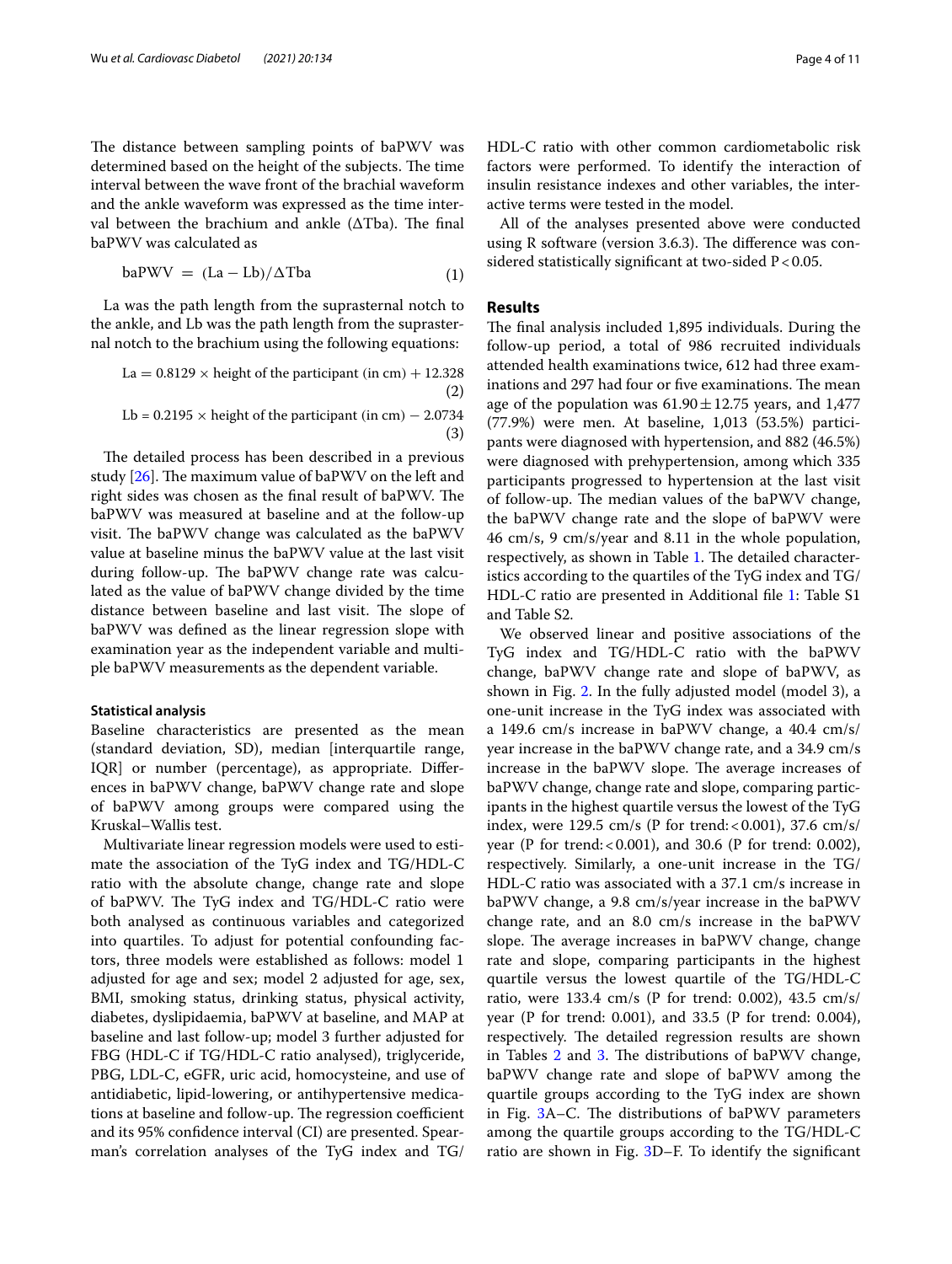## <span id="page-4-0"></span>**Table 1** Characteristics of the study population

|                                               | Characteristics ( $N = 1895$ )    |
|-----------------------------------------------|-----------------------------------|
| At baseline                                   |                                   |
| Age (years)                                   | 61.90 (12.75)                     |
| Sex (men, %)                                  | 1477 (77.9)                       |
| Occupation (n, %)                             |                                   |
| Manager                                       | 392 (20.7)                        |
| Technician or professional                    | 214 (11.3)                        |
| Worker                                        | 187 (9.9)                         |
| Retired                                       | 1102 (58.1)                       |
| BMI                                           | 26.52 (3.22)                      |
| Physical activity (n, %)                      | 964 (50.9)                        |
| Smoking status: none/former/current<br>(n, %) | 1128 (59.6)/285 (15.0)/482 (25.4) |
| Current drinking (n, %)                       | 844 (44.5)                        |
| SBP (mmHg)                                    | 139.64 (12.69)                    |
| DBP (mmHg)                                    | 78.67 (10.06)                     |
| MAP (mmHg)                                    | 98.99 (8.60)                      |
| Hypertension (n, %)                           | 1013 (53.5)                       |
| Antihypertensive medication (n, %)            | 267 (26.4)                        |
| Diabetes (n, %)                               | 323 (17.0)                        |
| Dyslipidaemia (n, %)                          | 773 (40.8)                        |
| FBG (mmol/L)                                  | 5.79 (1.48)                       |
| PBG (mmol/L)                                  | 7.72 (2.61)                       |
| $HbA1c$ $%$                                   | 5.94(0.82)                        |
| Triglyceride (mmol/L)                         | 1.86(1.62)                        |
| Total cholesterol (mmol/L)                    | 4.81 (0.98)                       |
| LDL-C (mmol/L)                                | 3.11(0.88)                        |
| HDL-C (mmol/L)                                | 1.25(0.32)                        |
| eGFR (mL/min per 1.73 m <sup>2</sup> )        | 90.88 (26.05)                     |
| Uric acid (µmol/L)                            | 365.83 (84.67)                    |
| Homocysteine (µmol/L)                         | 12.74 (7.66)                      |
| TyG index                                     | 1.42 [1.03,1.83]                  |
| TG/HDL-C ratio                                | 1.22 [0.78,1.96]                  |
| baPWV (cm/s)                                  | 1538.00 [1392.00,1769.50]         |
| At last visit of follow up                    |                                   |
| baPWV (cm/s)                                  | 1603.00 [1412.00,1815.50]         |
| Change of baPWV (cm/s)                        | 46.00 [-251.00,309.50]            |
| Change rate of baPWV (cm/s/year)              | 9.00 [— 57.22,64.29]              |
| Slope of baPWV                                | $8.11$ [-54.72,66.96]             |
| Hypertension (n, %)                           | 1348 (71.1)                       |
| Antihypertensive medication (n, %)            | 562 (41.7)                        |
| Antidiabetic medication (n, %)                | 151 (8.0)                         |
| Lipid-lowering medication (n, %)              | 273 (14.4)                        |

Data are the mean (SD), median [IQR] or number (%)

BMI: body mass index; SBP: systolic blood pressure; DBP: diastolic blood pressure; MAP: mean arterial pressure; FBG: fasting blood glucose; PBG: postprandial blood glucose; HbA1c: glycated haemoglobin; HDL-C: high-density lipoprotein cholesterol; LDL-C: low-density lipoprotein cholesterol; eGFR: estimated glomerular fltration rate; TyG: triglyceride glucose; baPWV: brachialankle pulse wave velocity

interaction of the TyG index and TG/HDL-C ratio with other covariates, such as age, sex, BMI, diabetes, dyslipidaemia, kidney function and life habits, we tested all of the interaction terms in the fully adjusted model (if not stratifed). We found that only the associations of the TyG index and TG/HDL-C ratio with baPWV parameters were signifcantly diferent between prehypertensive and hypertensive populations. The strength of the associations of the TyG index and TG/HDL-C ratio with arterial stifness progression were dominant in the hypertensive population, as shown in Additional fle [1:](#page-9-15) Table S3 and Fig. [4](#page-8-0). In addition, we ftted the joint TyG index and TG/ HDL-C ratio in the fully adjusted model to evaluate the joint association with artery stiffness progression. There was a stronger association between the TyG index and the absolute change, change rate and slope of baPWV than the TG/HDL-C ratio, as shown in Additional fle [1](#page-9-15): Table S4.

The correlation coefficients of the TyG index and TG/ HDL-C ratio with other common cardiometabolic risk factors are described in Additional file [1:](#page-9-15) Figure S1. There were weak correlations of the TyG index and TG/HDL-C ratio with BMI, SBP, DBP, FBG, PBG, HbA1c, TC, LDL-C, serum uric acid, eGFR and homocysteine (Spearman's coefficients less than 0.5), apart from TG and HDL-C.

## **Discussion**

In this prospective cohort study, we found that a higher TyG index and TG/HDL-C ratio were associated with a higher risk of arterial stifness progression in the hypertensive population, during a median follow-up of 4.71 years. The observed associations were still significant after adjusting for important confounding factors, including age, BMI, blood pressure, medication use, lifestyle habits, serum uric acid, serum homocysteine, eGFR, diagnosis of diabetes and dyslipidaemia, which are traditional cardiometabolic risk factors and are related to arterial stifness progression. TyG index and TG/HDL-C ratio deserve more attention in clinical practice for preventing artery stifness and other cerebrocardiovascular complications in the hypertensive population.

Artery stifness is a severe adverse event in the hypertensive population. On the other hand, arterial stifness can lead to other macro- and microvascular complications and a series of organic damages, such as cerebrovascular diseases and renal damage [[3,](#page-9-2) [27](#page-10-6)[–29\]](#page-10-7). Moreover, research has found that some biological factors precede arterial stifness progression in patients with hypertension, such as the duration of diabetes mellitus [[30\]](#page-10-8) and sodium sensitivity or resistance  $[31]$  $[31]$ . Therefore, identifying early and reliable related factors associated with artery stifness in the hypertensive population is of great importance. The TyG index and TG/HDL-C ratio have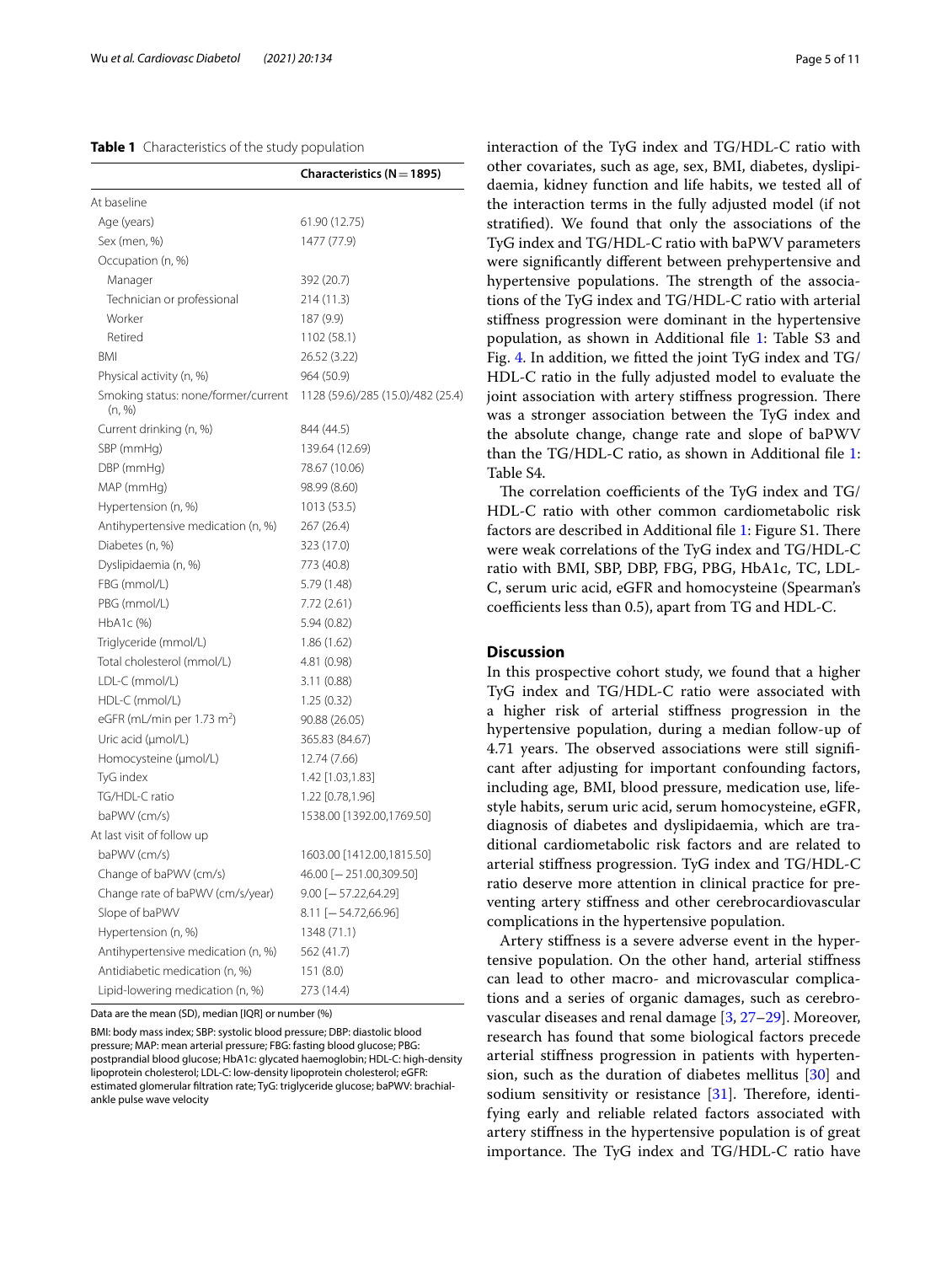

<span id="page-5-0"></span>been reported to be associated with artery stifness in the general population in previous studies. However, evidence in prehypertensive and hypertensive populations is scarce, except for the study by Li et al. [\[20](#page-9-14)], which reported that the TyG index is associated with evaluated baPWV in a hypertensive population based on a crosssectional design. Our study supplemented the evidence that the TyG index and TG/HDL-C ratio are associated with artery stifness progression for the frst time. We found that a higher TyG index and TG/HDL-C ratio were associated with an increased baPWV change, baPWV change rate and slope of baPWV in the hypertensive population based on a prospective cohort design.

The TyG index and TG/HDL-C ratio, have been of increasing interest at present. The TyG index and  $TG/$ HDL-C ratio have high sensitivity and specificity for the diagnosis of insulin resistance compared with the hyperinsulinaemic-euglycaemic clamp and homeostatic model assessment in many populations  $[32, 33]$  $[32, 33]$  $[32, 33]$  $[32, 33]$ . These two indicators have a high possibility of being easily applied in clinical practice for the early detection of IR, arterial stifness and other diseases. Previous studies have also demonstrated the association of the TyG index with cardiovascular, cerebrovascular and other metabolic dis-eases. In 2014, Fedchuk et al. [[34](#page-10-12)] measured five steatosis biomarkers, including the TyG index, fatty liver index (FLI), NAFLD liver fat score (NAFLD-LFS), hepatic steatosis index (HSI) and visceral adiposity index (VAI), and found that all fve steatosis biomarkers could contribute to the early diagnosis of steatosis and were correlated with IR. In the Northern Shanghai Study, Zhao et al. [[17\]](#page-9-16) concluded that an elevated TyG index was significantly related to arterial stifness and nephric microvascular damage, which supported the clinical application of the TyG index for the assessment of vascular damage. In recent years, several studies have also reported that the TyG index may predict several cardiovascular diseases, including acute coronary syndromes, symptomatic CHD and ischaemic stroke [\[35](#page-10-13)[–39\]](#page-10-14). For the TG/ HDL-C ratio, in an 8-year Japan Diabetes Complications Study, Hirohito Sone et al. [[40](#page-10-15)] evaluated conventional lipid variables, such as TG, non-HDLC, TC/HDL-C ratio, LDL-C/HDL-C ratio, and TG/HDL-C ratio, for a relationship with CHD. According to their analyses, all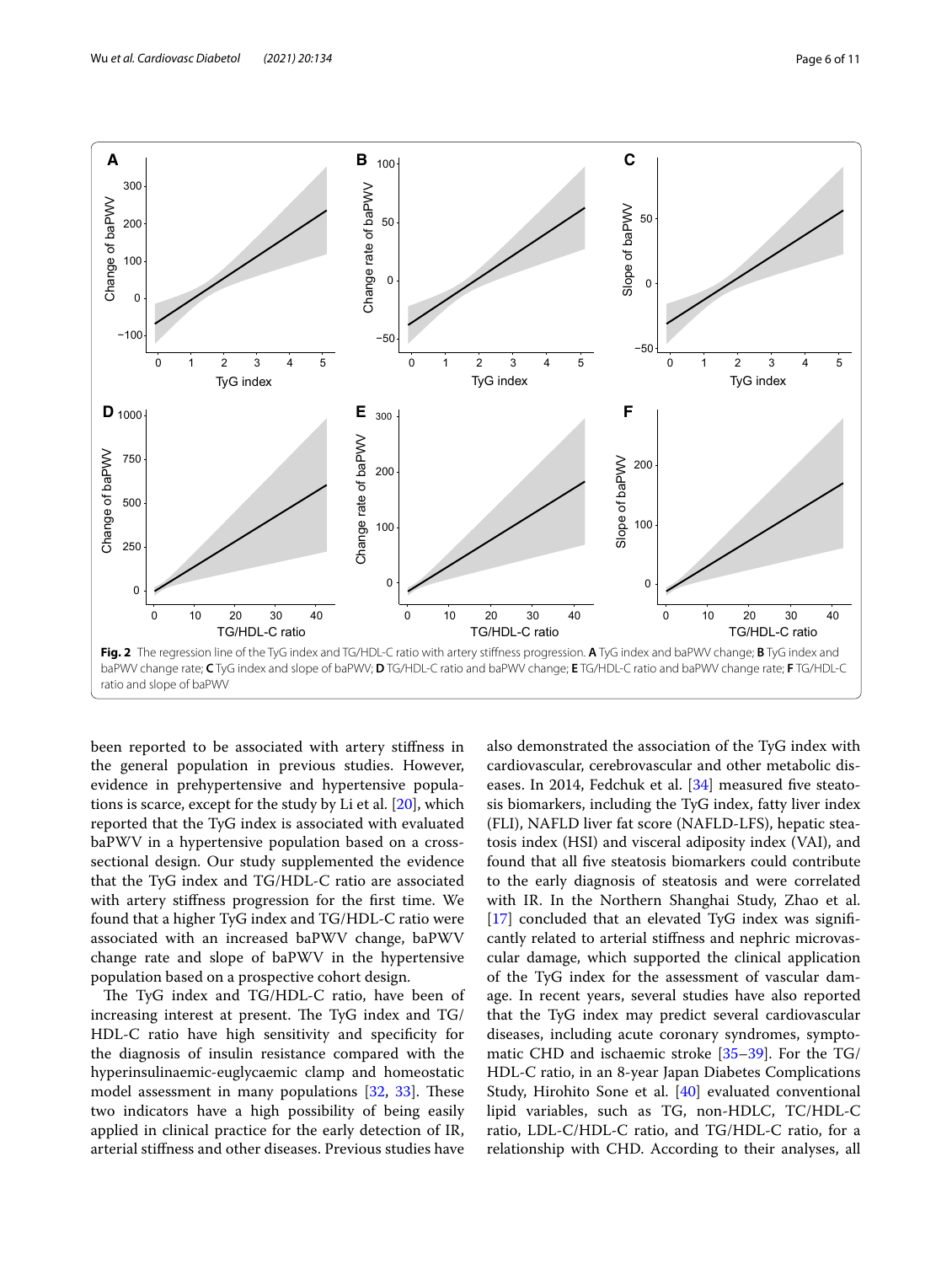<span id="page-6-0"></span>

|                                  | model 1 |                   |         | model 2 |                   |         | model 3 |                 |         |
|----------------------------------|---------|-------------------|---------|---------|-------------------|---------|---------|-----------------|---------|
|                                  | β       | 95% CI            | P value | β       | 95% CI            | P value | β       | 95% CI          | P value |
| Change of baPWV (cm/s)           |         |                   |         |         |                   |         |         |                 |         |
| TyG (continuous)                 | 32.034  | 4.642-59.425      | 0.022   | 57.119  | 22.835-91.402     | 0.001   | 149.582 | 90.823-208.342  | < 0.001 |
| Quartile 2 (ref: quartile 1)     | 59.745  | 10.509-108.982    | 0.017   | 61.086  | 12.582-109.59     | 0.014   | 76.297  | 28.63-123.964   | 0.002   |
| Quartile 3                       | 85.613  | 36.416-134.81     | 0.001   | 93.631  | 43.889-143.373    | < 0.001 | 102.562 | 52.08-153.044   | < 0.001 |
| Quartile 4                       | 74.957  | 25.494-124.42     | 0.003   | 98.555  | 37.584-159.526    | 0.002   | 129.525 | 58.723-200.326  | < 0.001 |
| P for trend                      |         |                   | 0.002   |         |                   | < 0.001 |         |                 | < 0.001 |
| Change rate of baPWV (cm/s/year) |         |                   |         |         |                   |         |         |                 |         |
| TyG (continuous)                 | 11.892  | 3.415-20.368      | 0.006   | 17.974  | 7.307-28.642      | 0.001   | 40.372  | 21.853-58.891   | < 0.001 |
| Quartile 2 (ref: quartile 1)     | 11.870  | $-3.385 - 27.125$ | 0.127   | 12.122  | $-2.986 - 27.229$ | 0.116   | 16.529  | 1.507-31.551    | 0.031   |
| Quartile 3                       | 20.615  | 5.373-35.858      | 0.008   | 22.642  | 7.149-38.135      | 0.004   | 24.390  | 8.481-40.299    | 0.003   |
| Quartile 4                       | 24.616  | 9.291-39.941      | 0.002   | 30.750  | 11.76-49.741      | 0.002   | 37.607  | 15.294-59.919   | 0.001   |
| P for trend                      |         |                   | 0.001   |         |                   | 0.001   |         |                 | < 0.001 |
| Slope of baPWV                   |         |                   |         |         |                   |         |         |                 |         |
| TyG (continuous)                 | 9.570   | 1.538-17.601      | 0.020   | 14.238  | 4.121-24.355      | 0.006   | 34.874  | 17.238-52.51    | < 0.001 |
| Quartile 2 (ref: quartile 1)     | 10.986  | $-3.469 - 25.441$ | 0.136   | 10.888  | $-3.439 - 25.215$ | 0.137   | 14.872  | $0.57 - 29.175$ | 0.042   |
| Quartile 3                       | 18.739  | 4.296-33.182      | 0.011   | 20.092  | 5.399-34.785      | 0.007   | 22.163  | 7.016-37.31     | 0.004   |
| Quartile 4                       | 20.126  | 5.604-34.647      | 0.007   | 23.648  | 5.639-41.658      | 0.010   | 30.576  | 9.332-51.82     | 0.005   |
| P for trend                      |         |                   | 0.004   |         |                   | 0.003   |         |                 | 0.002   |

Model 1: Adjusted age and sex; Model 2: Age, sex, BMI, smoking status, drinking status, physical activity, diabetes, dyslipidaemia, baPWV at baseline, and MAP at baseline and follow-up; Model 3: Model 2 plus FBG, triglyceride, PBG, LDL-C, eGFR, uric acid, homocysteine, and use of antidiabetic, lipid-lowering, or antihypertensive medications at baseline and follow-up

|                                  | Model 1 |                    |         | Model 2 |                    |         | Model 3 |                  |         |
|----------------------------------|---------|--------------------|---------|---------|--------------------|---------|---------|------------------|---------|
|                                  | β       | 95% CI             | P value | ß       | 95% CI             | P value | $\beta$ | 95% CI           | P value |
| Change of baPWV (cm/s)           |         |                    |         |         |                    |         |         |                  |         |
| TG/HDL-C ratio (continuous)      | 6.795   | $-1.193$ to 14.784 | 0.096   | 4.934   | $-3.684$ to 13.552 | 0.062   | 37.057  | 7.85-66.264      | 0.013   |
| Quartile 2 (ref: quartile 1)     | 70.320  | 21.037-119.604     | 0.005   | 68.883  | 19.964-117.802     | 0.006   | 75.317  | 24.101-126.534   | 0.004   |
| Quartile 3                       | 83.153  | 34.299-132.007     | 0.001   | 89.453  | 38.544-140.362     | 0.001   | 84.036  | 25.516-142.556   | 0.005   |
| Quartile 4                       | 131.912 | 82.542-181.282     | < 0.001 | 142.938 | 78.525-207.35      | < 0.001 | 133.420 | 51.949-214.891   | 0.001   |
| P for trend                      |         |                    | < 0.001 |         |                    | < 0.001 |         |                  | 0.002   |
| Change rate of baPWV (cm/s/year) |         |                    |         |         |                    |         |         |                  |         |
| TG/HDL-C ratio (continuous)      | 2.587   | $0.115 - 5.06$     | 0.040   | 1.880   | $-0.801$ to 4.562  | 0.169   | 9.768   | 0.547-18.989     | 0.038   |
| Quartile 2 (ref: quartile 1)     | 14.121  | $-1.149$ to 29.392 | 0.070   | 13.621  | $-1.616$ to 28.857 | 0.080   | 19.486  | 3.325-35.646     | 0.018   |
| Quartile 3                       | 23.979  | 8.842-39.117       | 0.002   | 25.543  | 9.687-41.399       | 0.002   | 29.615  | 11.15-48.08      | 0.002   |
| Quartile 4                       | 38.237  | 22.94-53.534       | < 0.001 | 40.369  | 20.307-60.431      | < 0.001 | 43.511  | 17.804-69.217    | 0.001   |
| P for trend                      |         |                    | < 0.001 |         |                    | < 0.001 |         |                  | 0.001   |
| Slope of baPWV                   |         |                    |         |         |                    |         |         |                  |         |
| TG/HDL-C ratio (continuous)      | 2.253   | $-0.089$ to 4.595  | 0.060   | 4.507   | 1.425-6.048        | 0.045   | 7.973   | $0.801 - 22.317$ | 0.035   |
| Quartile 2 (ref: quartile 1)     | 12.212  | $-2.264$ to 26.687 | 0.098   | 11.300  | $-3.154$ to 25.754 | 0.126   | 15.465  | 0.078-30.852     | 0.049   |
| Quartile 3                       | 21.636  | 7.287-35.986       | 0.003   | 21.977  | 6.935-37.019       | 0.004   | 24.296  | 6.715-41.877     | 0.007   |
| Quartile 4                       | 33.088  | 18.587-47.589      | < 0.001 | 32.178  | 13.146-51.21       | 0.001   | 33.496  | 9.02-57.972      | 0.007   |
| P for trend                      |         |                    | < 0.001 |         |                    | < 0.001 |         |                  | 0.004   |

<span id="page-6-1"></span>**Table 3** Association of TG/HDL-C ratio with the absolute change, change rate and slope of baPWV

Model 1: adjusted age and sex; Model 2: age, sex, BMI, smoking status, drinking status, physical activity, diabetes, dyslipidaemia, baPWV at baseline, and MAP at baseline and follow-up; Model 3: Model 2 plus HDL-C, triglyceride, PBG, LDL-C, eGFR, uric acid, homocysteine, and use of antidiabetic, lipid-lowering, or antihypertensive medications at baseline and follow-up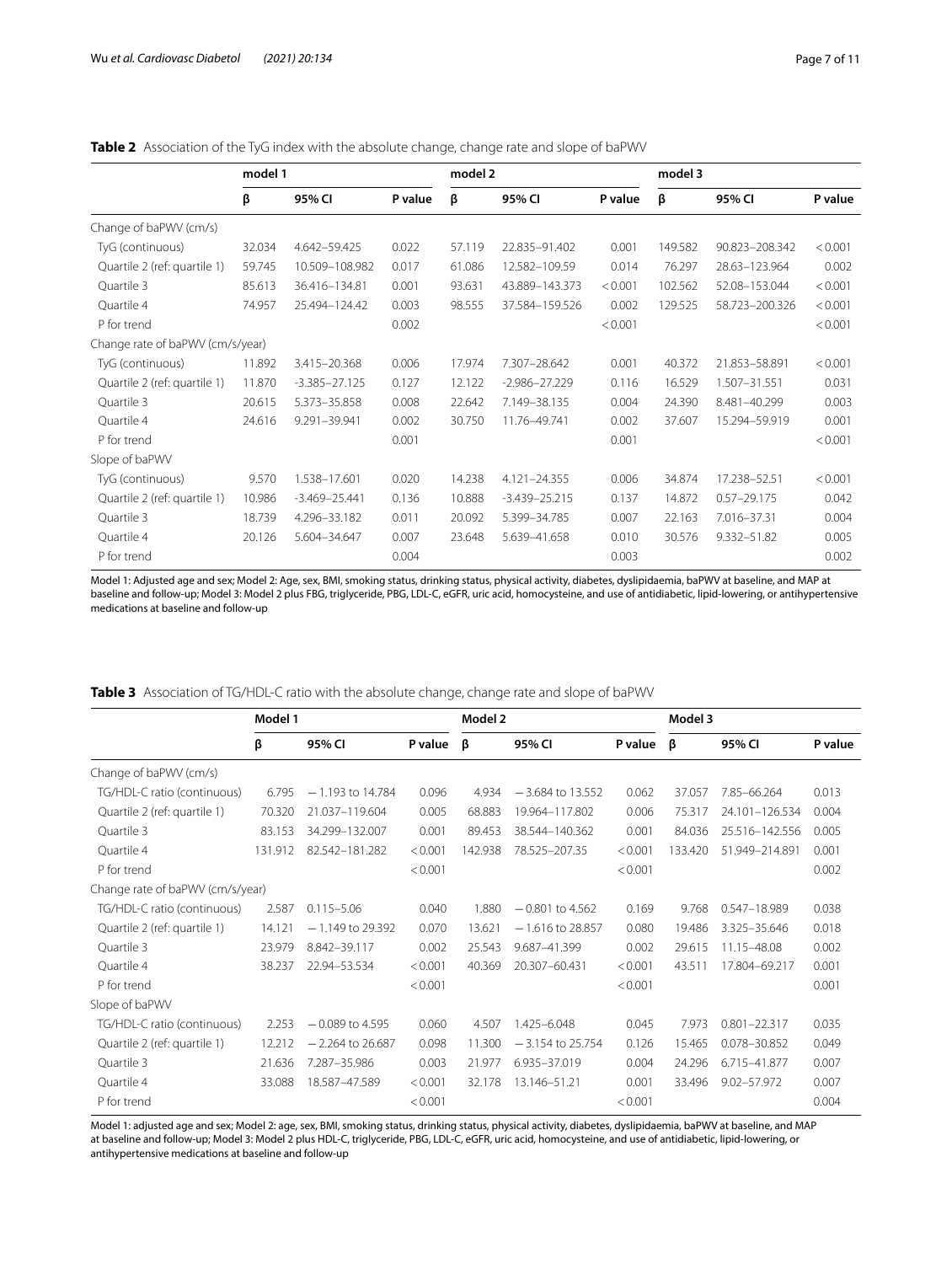

<span id="page-7-0"></span>of these variables could predict CHD events in men and women. Marcello et al. [\[41](#page-10-16)] carried out a cross-sectional study to investigate the association between IR and TG/ HDL-C with CHD and concluded that HOMA-IR and TG/HDL-C are positively associated with CHD and may be useful as high-specifcity indicators of CHD for risk stratification. These studies indicate that the TyG index and TG/HDL-C ratio are promising markers for future screening of metabolic diseases.

In the current study, we found that the evaluated TyG index and TG/HDL-C ratio were independently associated with the progression of artery stifness in the hypertensive population, while a signifcant association was not observed in the prehypertensive population. In a previous study [\[42\]](#page-10-17), blood pressure and the hypertensive state itself were reported to worsen the progression of arterial stifness. In a review analysis [\[43\]](#page-10-18), age and high blood pressure were the two main determinants of arterial stiffness. The findings in our study imply that the interaction between hypertensive status and insulin resistance leads to arterial stifness progression, which means that people with hypertension should pay close attention to insulin resistance indexes to prevent artery

stifness. Although not completely elucidated, there are potential mechanisms linking the TyG index and TG/ HDL-C ratio with arterial stifness. Insulin resistance is related with endothelial dysfunction, coagulation dysfunction, oxidative stress and infammation, and cardiac concentric remodeling [[44\]](#page-10-19). Hyperglycemia and hyperinsulinemia, usually accompanied by hyperlipidemia, are characterized by increased intracellular calcium concentration, increased collagen and advanced glycation end products, fbrosis and cellular hypertrophy, which reduce arterial elasticity through arterial remodeling especially in the hypertensive population, and lead to arterial stifness [[45,](#page-10-20) [46\]](#page-10-21).

In addition, the TyG index and TG/HDL-C ratio, derived from fasting glucose, triglycerides and HDL-C, showed weak correlations with other components of metabolic syndrome, which implies that the TyG index and TG/HDL-C ratio might precede the incidence of the insulin resistance components  $[47]$  $[47]$  $[47]$ . Therefore, the TyG index and TG/HDL-C ratio may be early biomarkers of insulin resistance and other metabolic diseases, which warrants further validation in other studies.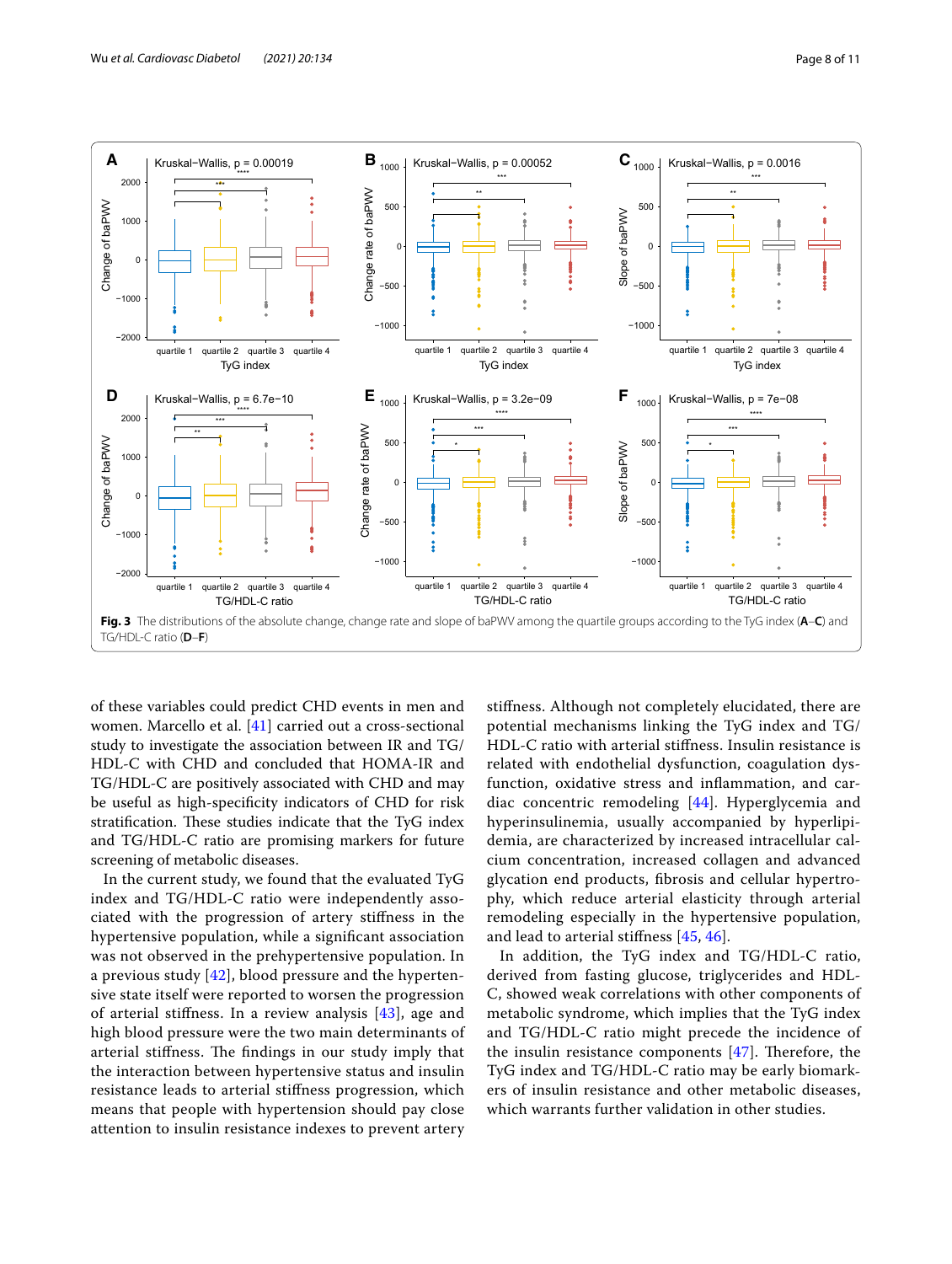

<span id="page-8-0"></span>The strengths of the present study include the prospective cohort design to explore the association of the TyG index and TG/HDL-C ratio with the progression of artery stifness in prehypertensive and hypertensive populations, the adjustment of the potential confounding factors, and handling the TyG index and TG/HDL-C ratio as both continuous variables and categorical variables to enhance the reliability of our fndings. However, the results should be interpreted in the context of some limitations. First, the sample size was relatively small, and the 95% CI of the estimated efect was wide. In the prehypertensive population, we only observed the evaluated tendency of baPWV change, baPWV change rate and slope of baPWV without statistical significance. The observed results in this single-centre study need further validation to generalize the associations in other populations and to evaluate the underlying biological mechanism between insulin resistance and artery stifness progression. Second, the use of antihypertensive medication was considered in this analysis. However, we failed to collect the specifc types of antihypertensive agents, given that

diferent antihypertensive medications could have diferent infuences on baPWV measurements. Data on antiplatelet medication were unavailable. Third, we analysed the association of the TyG index and TG/HDL-C ratio at baseline with artery stifness progression in the current study, and evaluation of the dynamic TyG index and TG/ HDL-C ratio was needed with multiple measurements and related methods, such as trajectory analysis.

## **Conclusion**

In summary, our fndings indicate that the TyG index and TG/HDL-C ratio are signifcantly associated with arterial stifness progression in hypertensive population, not in prehypertensive population. Monitoring the TyG index and TG/HDL-C ratio deserves more attention in clinical practice for the early prevention of arterial stifness progression and other vascular complications of hypertension.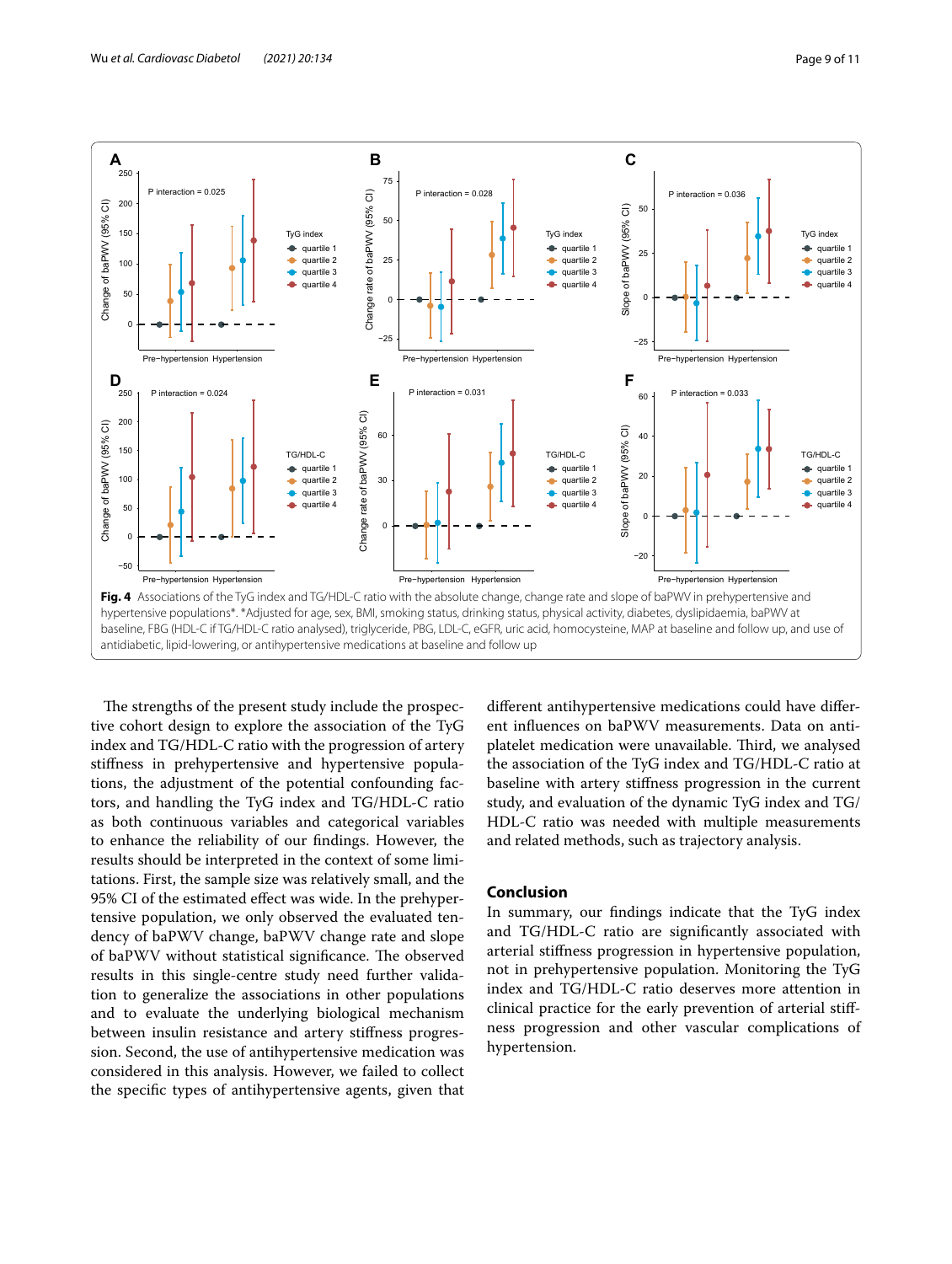#### **Abbreviations**

TyG: Triglyceride glucose index; TG/HDL-C: Triglyceride to high-density lipoprotein cholesterol ratio; baPWV: Brachial-ankle pulse wave velocity; IR: Insulin resistance; BHMC: Beijing health management cohort.

## **Supplementary Information**

The online version contains supplementary material available at [https://doi.](https://doi.org/10.1186/s12933-021-01330-6) [org/10.1186/s12933-021-01330-6](https://doi.org/10.1186/s12933-021-01330-6).

<span id="page-9-15"></span>**Additional fle 1: Table S1.** Baseline characteristics by quartile groups of TyG index. **Table S2.** Baseline characteristics by quartiles of TG/HDL-C ratio. **Table S3.** The association of insulin resistance indexes and arterial stifness progression in prehypertensive and hypertensive populations. **Table S4.** Joint relationship of TyG index and TG/HDL-C ratio with the absolute change, change rate and slope of baPWV. **Figure S1.** The correlation of TyG index and TG/HDL-C ratio with the cardio-metabolic risk factors.

#### **Acknowledgements**

We thank all the staff and participants of the Beijing health management cohort for their invaluable contributions.

#### **Authors' contributions**

Study conception and design: XG, WW, and LT; Data collection: XM, YL, JW, and ZH; Data analysis and interpretation: ZW, XL, ZL, and XL; Manuscript writing and reviewing: ZW, and DZ; Study supervision: XG, and LT. All authors read and approved the fnal manuscript.

## **Funding**

Our work was funded by the National Natural Science Foundation of China (numbers: 81872708 and 82073668 to LX. Tao).

#### **Availability of data and materials**

The datasets used and/or analysed during the current study are available from the corresponding author (Dr. Lixin Tao) on reasonable request.

## **Declarations**

## **Ethics approval and consent to participate**

The study was approved by the Ethics Committees of Capital Medical University. All participants gave informed consent to participate before taking part. The approval number was 2020SY031.

#### **Consent for publication**

Not applicable.

#### **Competing interests**

The authors declare that they have no competing interests.

#### **Author details**

<sup>1</sup> Beijing Municipal Key Laboratory of Clinical Epidemiology, Department of Epidemiology and Health Statistics, School of Public Health, Capital Medical University, Beijing, China. <sup>2</sup> Department of Mathematics and Statistics, La Trobe University, Melbourne, Australia. <sup>3</sup> School of Medical and Health Sciences, Edith Cowan University, Perth, Australia.

Received: 6 May 2021 Accepted: 28 June 2021<br>Published online: 06 July 2021

#### **References**

<span id="page-9-0"></span>1. Mills KT, Bundy JD, Kelly TN, Reed JE, Kearney PM, Reynolds K, et al. Global disparities of hypertension prevalence and control: a systematic analysis of population-based studies from 90 countries. Circulation. 2016;134(6):441–50.

- <span id="page-9-1"></span>2. Lu J, Lu Y, Wang X, Li X, Linderman GC, Wu C, et al. Prevalence, awareness, treatment, and control of hypertension in China: data from 1·7 million adults in a population-based screening study (China PEACE Million Persons Project). Lancet. 2017;390(10112):2549–58.
- <span id="page-9-2"></span>3. Badji A, Sabra D, Bherer L, Cohen-Adad J, Girouard H, Gauthier CJ. Arterial stifness and brain integrity: A review of MRI fndings. Ageing Res Revi. 2019;53:100907.
- <span id="page-9-3"></span>4. Hughes TM, Wagenknecht LE, Craft S, Mintz A, Heiss G, Palta P, et al. Arterial stifness and dementia pathology: Atherosclerosis Risk in Communities (ARIC)-PET Study. Neurology. 2018;90(14):e1248–56.
- <span id="page-9-4"></span>5. Ahmed TAN, Shams-Eddin H, Fathy MA, El-Naggar HM, Kishk YT. Subclinical left ventricular systolic dysfunction by two-dimensional speckletracking echocardiography and its relation to ambulatory arterial stifness index in hypertensive patients. J Hypertens. 2020;38(5):864–73.
- 6. Aisu H, Saito M, Inaba S, Morofuji T, Takahashi K, Sumimoto T, et al. Association of worsening arterial stifness with incident heart failure in asymptomatic patients with cardiovascular risk factors. Hypertens Res. 2017;40(2):173–80.
- <span id="page-9-5"></span>7. Åström Malm I, Alehagen U, Blomstrand P, Dahlström U, De Basso R. Higher blood pressure in elderly hypertensive females, with increased arterial stifness and blood pressure in females with the Fibrillin-1 2/3 genotype. BMC Cardiovasc Disord. 2020;20(1):180.
- <span id="page-9-6"></span>8. Sun X, Chen Y, Zeng Q, Huang X, Cai J. Reduction of leukocyte-derived H(2)S linked to abnormal glycolipid metabolism in hypertensive subjects. Clin Exp Hypertens. 2017;39(5):427–34.
- <span id="page-9-7"></span>9. Muniyappa R, Lee S, Chen H, Quon MJ. Current approaches for assessing insulin sensitivity and resistance in vivo: advantages, limitations, and appropriate usage. Am J Physiol Endocrinol Metab. 2008;294(1):E15-26.
- <span id="page-9-8"></span>10. Guerrero-Romero F, Simental-Mendía LE, González-Ortiz M, et al. The product of triglycerides and glucose, a simple measure of insulin sensitivity. Comparison with the euglycemic-hyperinsulinemic clamp. J Clin Endocrinol Metab. 2010;95(7):3347–51.
- <span id="page-9-9"></span>11. Zhang M, et al. Cumulative increased risk of incident type 2 diabetes mellitus with increasing triglyceride glucose index in normal-weight people: The Rural Chinese Cohort Study. Cardiovasc Diabetol. 2017;16(1):30. <https://doi.org/10.1186/s12933-017-0514-x>.
- <span id="page-9-10"></span>12. Fiorentino TV, Marini MA, Succurro E, Andreozzi F, Sesti G. Relationships of surrogate indexes of insulin resistance with insulin sensitivity assessed by euglycemic hyperinsulinemic clamp and subclinical vascular damage. BMJ Open Diabetes Research Care. 2019;7(1):e000911.
- 13. Wu Z, Wang J, Li Z, Han Z, Miao X, Liu X, Li X, Wang W, Guo X, Tao L. Triglyceride glucose index and carotid atherosclerosis incidence in the Chinese population: A prospective cohort study. Nutri Metab Cardiovasc Dis. 2021.<https://doi.org/10.1016/j.numecd.2021.03.027>.
- <span id="page-9-11"></span>14. Giannini C, Santoro N, Caprio S, Kim G, Lartaud D, Shaw M, et al. The triglyceride-to-HDL cholesterol ratio: association with insulin resistance in obese youths of diferent ethnic backgrounds. Diabetes Care. 2011;34(8):1869–74.
- <span id="page-9-12"></span>15. Lee SB, Ahn CW, Lee BK, Kang S, Nam JS, You JH, et al. Association between triglyceride glucose index and arterial stifness in Korean adults. Cardiovasc Diabetol. 2018;17(1):41.
- 16. Won KB, Park EJ, Han D, Lee JH, Choi SY, Chun EJ, et al. Triglyceride glucose index is an independent predictor for the progression of coronary artery calcifcation in the absence of heavy coronary artery calcifcation at baseline. Cardiovasc Diabetol. 2020;19(1):34.
- <span id="page-9-16"></span>17. Zhao S, Yu S, Chi C, Fan X, Tang J, Ji H, et al. Association between macro- and microvascular damage and the triglyceride glucose index in community-dwelling elderly individuals: the Northern Shanghai Study. Cardiovasc Diabetol. 2019;18(1):95.
- 18. Won KB, Park GM, Lee SE, Cho IJ, Kim HC, Lee BK, et al. Relationship of insulin resistance estimated by triglyceride glucose index to arterial stifness. Lipids Health Dis. 2018;17(1):268.
- <span id="page-9-13"></span>19. Irace C, Carallo C, Scavelli FB, De Franceschi MS, Esposito T, Tripolino C, et al. Markers of insulin resistance and carotid atherosclerosis. A comparison of the homeostasis model assessment and triglyceride glucose index. Int J Clin Pract. 2013;67(7):665–72.
- <span id="page-9-14"></span>20. Li M, Zhan A, Huang X, Hu L, Zhou W, Wang T, et al. Positive association between triglyceride glucose index and arterial stifness in hypertensive patients: the China H-type Hypertension Registry Study. Cardiovasc Diabetol. 2020;19(1):139.